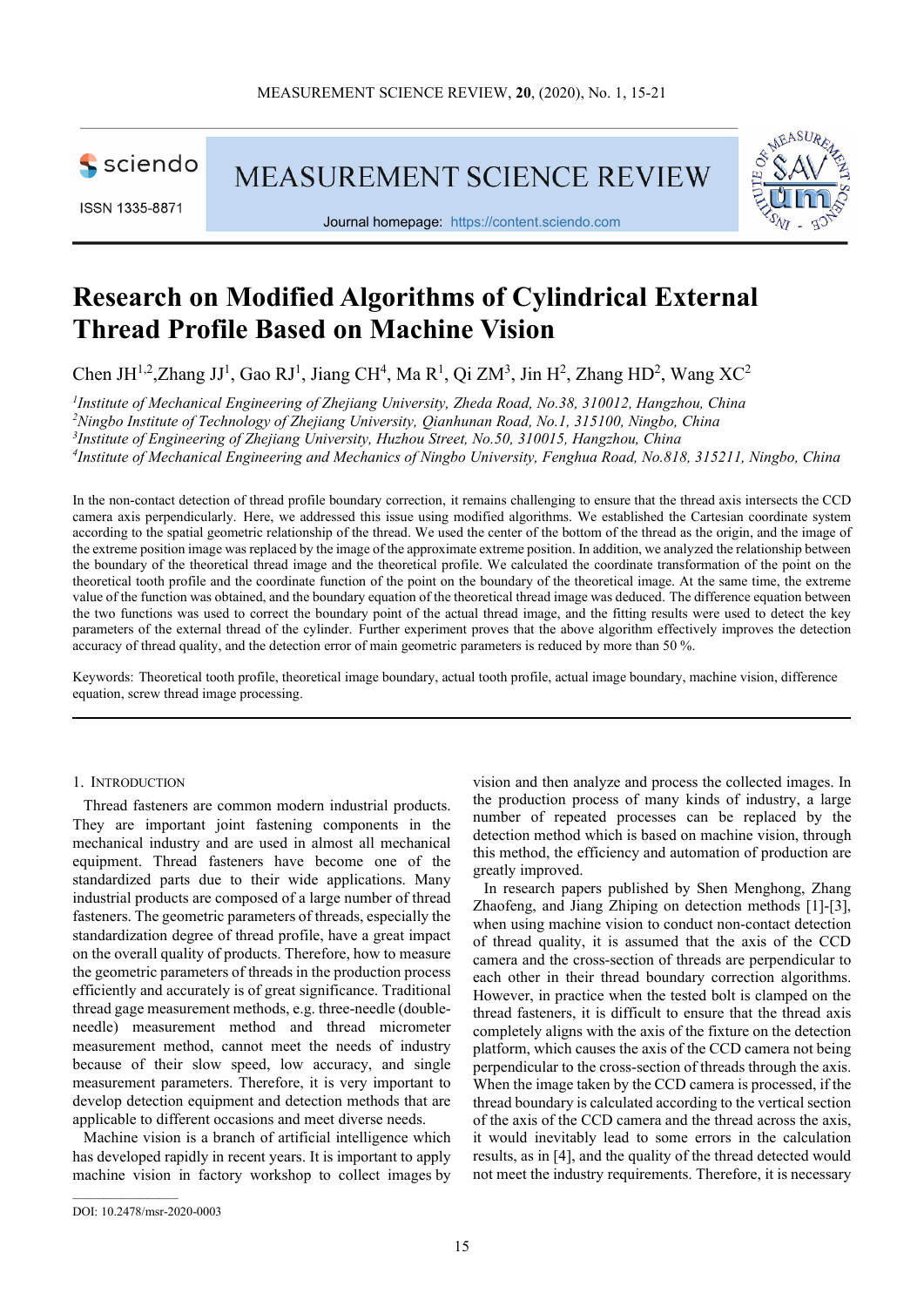to research on the boundary correction algorithm for cylindrical external threads when the axis is inclined as shown in Fig.2.



Fig.1. Schematic diagram of CCD camera axis that is perpendicular to the thread axis.



Fig.2. Schematic diagram of CCD camera axis that is not perpendicular to the thread axis.

## 2. NON-CONTACT DETECTION PROCESS FOR THREAD BOUNDARY

In the conventional detection method, as in [5], when the external thread is used for image acquisition, the cylindrical external thread is generally fixed at a certain position by means of a clamp. The outline image of external threads is acquired by a CCD camera, and the screw image is processed accordingly for outline extraction, feature point matching, and others. The geometric relationship in the image is then calculated to obtain the required parameter information.

In this paper, some improvements are made to the external thread detection system. The workpiece clamping table is adjusted to a uniform rotating platform controlled by a brushless motor, as in [6]. The single thread image is modified to a continuous video sequence, and the number of frames needed is intercepted from the video sequence. The following is the detection flowchart using this algorithm.

The acquisition of a video sequence is accomplished by the hardware part of the system. With the threads being rotated at a uniform speed driven by the rotating platform, as in [7] and [8], CCD obtains the complete video sequence of a period of rotation as in [9], and then transmits the collected information

to the computer through the image acquisition card. In addition to the traditional CCD camera, light source, image acquisition card, and computer, we need to design a rotating detection platform in the hardware of the system, which will make the measured parts rotate at a uniform speed under the control of a PLC. In this paper, the speed of the worktable is 1 rotation/s and the frame number of the camera is 30 frames/s.



Fig.3. Detection flowchart.

After the acquisition of the video sequence, we first need to intercept the extreme position image, make gray-scale conversion, denoising, enhancement and other processing of the image, and then extract the boundary, as in [10]. We then extract the key points on the image boundary and correct these key points. Finally, we obtain the modified tooth profile for the calculation of thread parameters. When a piece is clamped on a rotating platform, its axis may be at a certain angle to the axis of the platform. The bigger the angle, the greater the impact on the final test results. If the method of manual adjustment is used in clamping, a lot of time will be wasted and the detection efficiency will be reduced, as in [11]. In addition, the manual adjustment method cannot be used in a large-scale setting. Although a fixture with automatic alignment function can be designed, it is still difficult to completely eliminate the angle between the axis of the measured piece and the platform axis. Moreover, the versatility of such a fixture may be limited. Thus, in theory a method that can be used to correct the points on the contour curve in the software will greatly reduce the impact of these problems.

#### 3. MATHEMATICAL MODEL FOR THE CONSTRUCTION OF CYLINDRICAL EXTERNAL THREAD

When the thread axis is in an arbitrary position, the screw image of the initial position can be obtained by a CCD camera. At this time, the theoretical coordinate system is established with the center of the thread bottom as the origin. As shown in Fig.4., the angle between OA and  $z$  axis is  $\lambda$ , and the angle between OP and *y* axis of OA projection on *Oxy*  plane is μ. When the worktable rotates at a uniform speed, that is, when the thread axis OA rotates around the *z* axis, there will be inevitably eight positions, as shown in Fig.5. Thread images near position 3 or 7 can be obtained by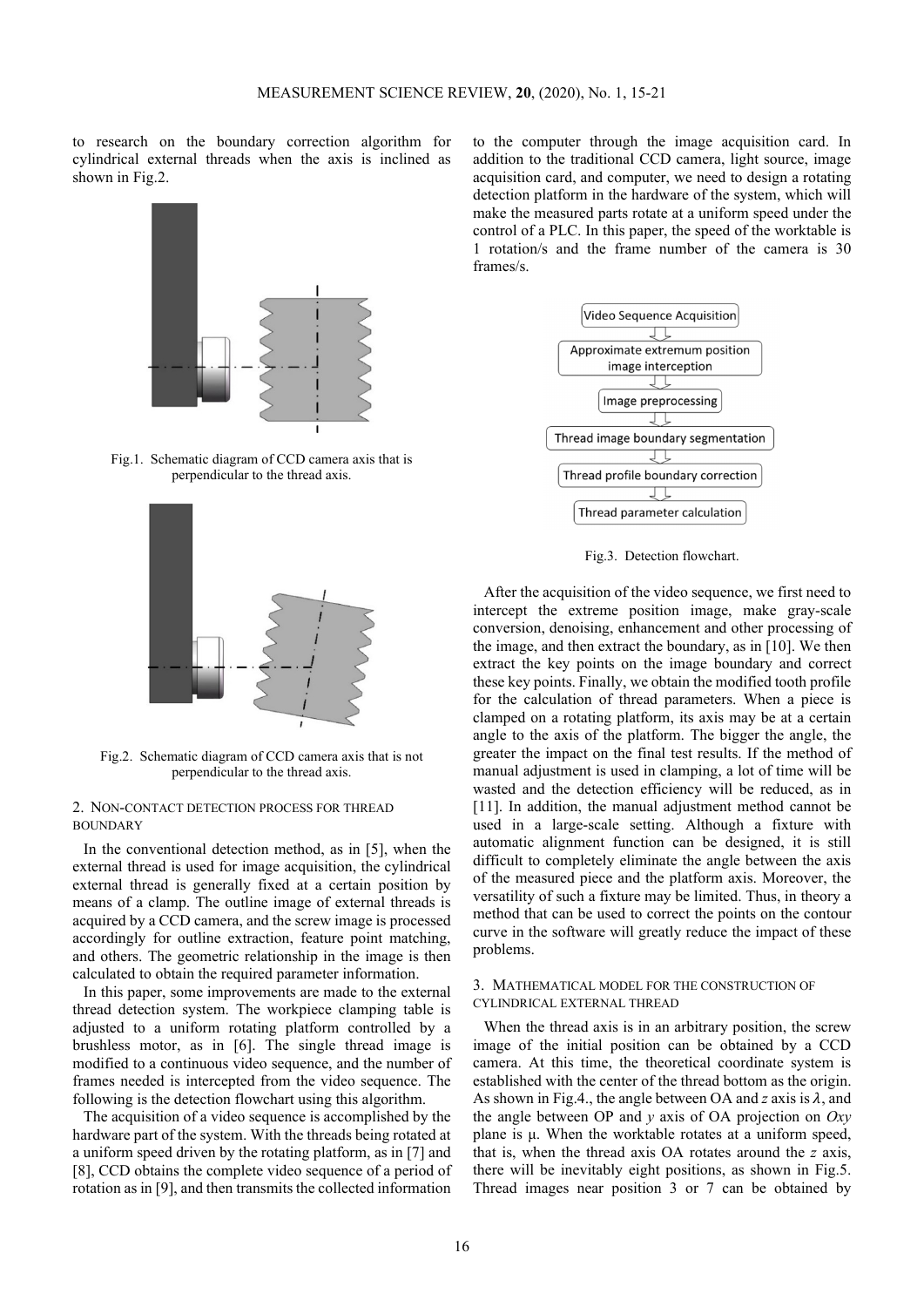intercepting the corresponding frames in the thread video sequence. Position 3 and position 7 are called extreme positions. Thread images intercepted are not necessarily images of the OA axis on the *Oyz* plane. The rotational speed is rotation/s and the frame number of the camera is 30 frames/s. The position as shown in Fig.5. is the screw image with the smallest angle between the projection of the axis on the *Oxy* plane and the *Oyz* plane. This position is called the approximate extremum position. The angle between the projection of the axis and the *Oyz* plane must be less than 6 degrees. The calculation error is much less than that of the detection algorithm without considering the angle between the thread axis and the *z* axis. Therefore, the approximate extremum position image can be used. Thread parameters are calculated instead of the use of extreme position image, as in [12]. The occlusion diagram is shown in Fig.6. Fig.4. Schematic diagram of the theoretical coordinate system.





Fig.5. Thread image of CCD camera captured at different positions.



Fig.6. Schematic diagram of thread image occlusion.

However, in the extreme position image, there are some errors between the image boundary and the actual thread tooth profile. The accuracy of thread detection will be directly affected if the thread parameters are measured directly using the captured image boundary. As shown in Fig.6., the point E1 on the tooth profile can be obtained by rotating around the axis OA by 180 degrees along the helix C1, while the point F1 on the tooth profile MN can be obtained by rotating another point F around the axis by 180 degrees along the helix C2.But this cylindrical spiral will intersect at point F2 on a straight line that passes E1 and is parallel to the OA when the angle of rotation is less than 180 degrees. That is, F2 is the occlusion point of point E1 when it rotates along the spiral

elevation angle from the point F on the tooth profile MN. Either point on the tooth profile of E1 will be occluded by the point on the MN of the tooth profile when it rotates, so we get the curve where F2 is located, which is the image boundary. The line of F1 is the tooth profile needed in practical calculation. In order to improve the accuracy of thread detection, it is necessary to calculate the difference equation between the tooth profile and the image boundary. The difference equation is used to correct the points on the boundary of the captured image. The corrected points are then fitted with MATLAB to obtain the profile of the tooth for calculating the relevant parameters of the cylindrical external threads.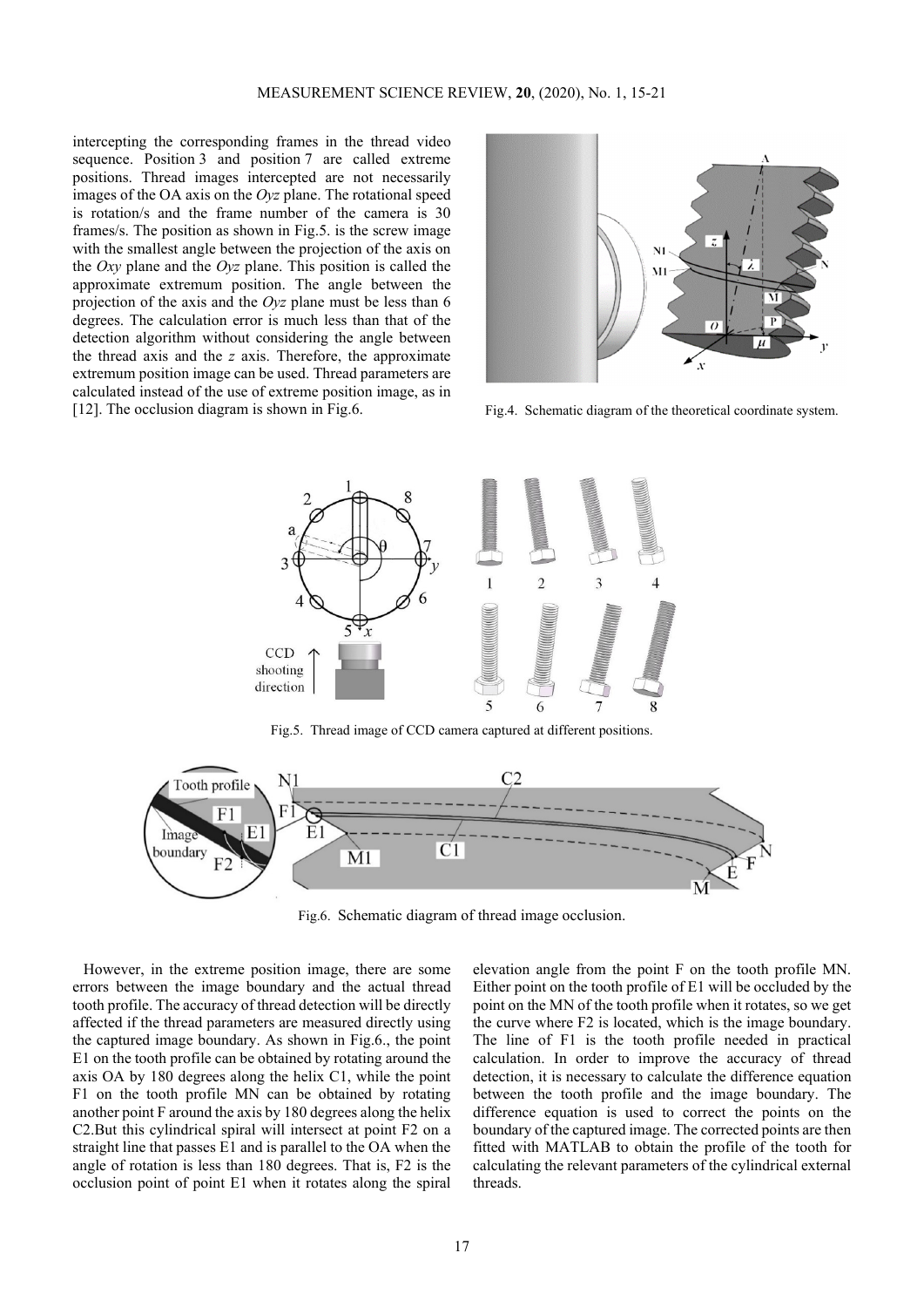Since the external threads of the cylinder can be regarded as parallel to each other in the axial direction, the difference equation between the theoretical tooth profile and the theoretical image boundary is equal, and the thread in the first pitch is calculated with MN as the axis. When the coordinate axis coincides with the coordinate line of the thread, point E and point F are two points on the contour of the tooth. Setting the coordinates of point E  $(x_E, y_E, z_E)$  when OA is vertically coincident with the z axis, the coordinates of point E are:

$$
\begin{cases}\n x_E = \rho \times \cos \theta \\
y_E = \rho \times \sin \theta \\
z_E = \frac{p\theta}{2\pi}\n\end{cases}
$$
\n(1)

 $ρ$  is the distance between point E and axis, and θ is the angle of projection of the line between point E and point O on the Oxy plane when rotating around the z axis, and p is the pitch of the cylindrical thread.

When the axis coincides with the Z axis and point E is in the Oyz plane, the coordinates of point E are:

$$
\begin{cases}\n\chi_E = 0\\ \n\chi_E = \rho\\ \n\chi_E = \frac{p}{4}\n\end{cases}
$$
\n(2)

When the angle between OA and *z* axis is  $\lambda$ ,  $\lambda \in (0, \pi/2)$ , which is equivalent to point E rotating clockwise around the X axis in *Oyz* plane, and counter-clockwise  $(-\lambda)$ , at which point E coordinates are:

$$
\begin{cases}\n x_E = 0 \\
y_E = \rho \times \cos(-\lambda) - \frac{p}{4} \times \sin(-\lambda) \\
z_E = \rho \times \sin(-\lambda) + \frac{p}{4} \times \cos(-\lambda)\n\end{cases}
$$
\n(3)



Fig.7. Diagram of screw image boundary occlusion.

As shown in Fig.7., the point E coordinates are:

$$
\begin{cases}\n x_E = 0 \\
y_E = \rho \times \cos \lambda + \frac{p}{4} \times \sin \lambda \\
z_E = -\rho \times \sin \lambda + \frac{p}{4} \times \cos \lambda\n\end{cases}
$$
\n(4)

Point E rotates around axis OA for 180 degrees to get point E1. The coordinates of point E1 can be expressed as follows:

$$
\begin{cases}\n x_{E1} = 0 \\
y_{E1} = -\rho \times \cos \lambda + \frac{3p}{4} \times \sin \lambda \\
z_{E1} = \rho \times \sin \lambda + \frac{3p}{4} \times \cos \lambda\n\end{cases}
$$
\n(5)

Point F2 is the point on the edge of the thread image equal to the distance from E1 to the thread axis OA, so the coordinates of point F2 can be expressed as:

$$
\begin{cases} x_{F2} = 0\\ y_{F2} = -\rho \times \cos \lambda + (\frac{p}{4} + t \times \sin \beta + \frac{p\gamma}{2\pi}) \times \sin \lambda\\ z_{F2} = \rho \times \sin \lambda + (\frac{p}{4} + t \times \sin \beta + \frac{p\gamma}{2\pi}) \times \cos \lambda \end{cases} (6)
$$

Where  $\nu$  is expressed as the angle at which point F rotates around axis OA, t is the distance from point F2 to point E1 on the thread profile, and  $\beta$  is the half-angle of the thread.

By subtracting  $Z_{F2}$  from  $Z_{E1}$ , the difference between E1 and F2 in the z axis direction is obtained

$$
\Delta z = z_{E1} - z_{F2} = \left(\frac{p}{2} - \frac{p\gamma}{2\pi} - t \times \sin\beta\right) \times \cos\lambda \tag{7}
$$

The difference equation between E1 and F2 in the axis direction is obtained by angle transformation. The difference equation in the axis direction is as follows:

$$
\Delta = \frac{\Delta z}{\sin(\frac{\pi}{2} - \lambda)}
$$
  
=  $\left(\frac{p}{2} - \frac{p\gamma}{2\pi} - t \times \sin\beta\right) \times \cos \lambda / \sin(\frac{\pi}{2} - \lambda)$   
=  $\left(\frac{p}{2} - \frac{p\gamma}{2\pi} - t \times \sin\beta\right)$  (8)

It can be simplified to:

$$
\Delta = \frac{p \times (\pi - \gamma)}{2\pi} - t \times \sin\beta \tag{9}
$$

As long as the relationship between  $\gamma$  and the points on the tooth profile is known, the definite expression of the difference equation can be obtained, and the image boundary can be corrected by the use of difference equation feedback.

The tooth profile angle of the thread is simplified to triangular tooth profile, and the half-angle of the known thread profile is β. As shown in Fig.7., it can be seen that the distance from point E to axis OA is  $\rho$ , and the distance from point F to axis is  $\rho + t \times \cos\beta$ . After point F rotates the  $\gamma$ angle around the axis, the point F2 equal to the distance from E1 to axis can be obtained:

$$
(\rho + t \times \cos\beta) \times \cos\gamma = \rho \tag{10}
$$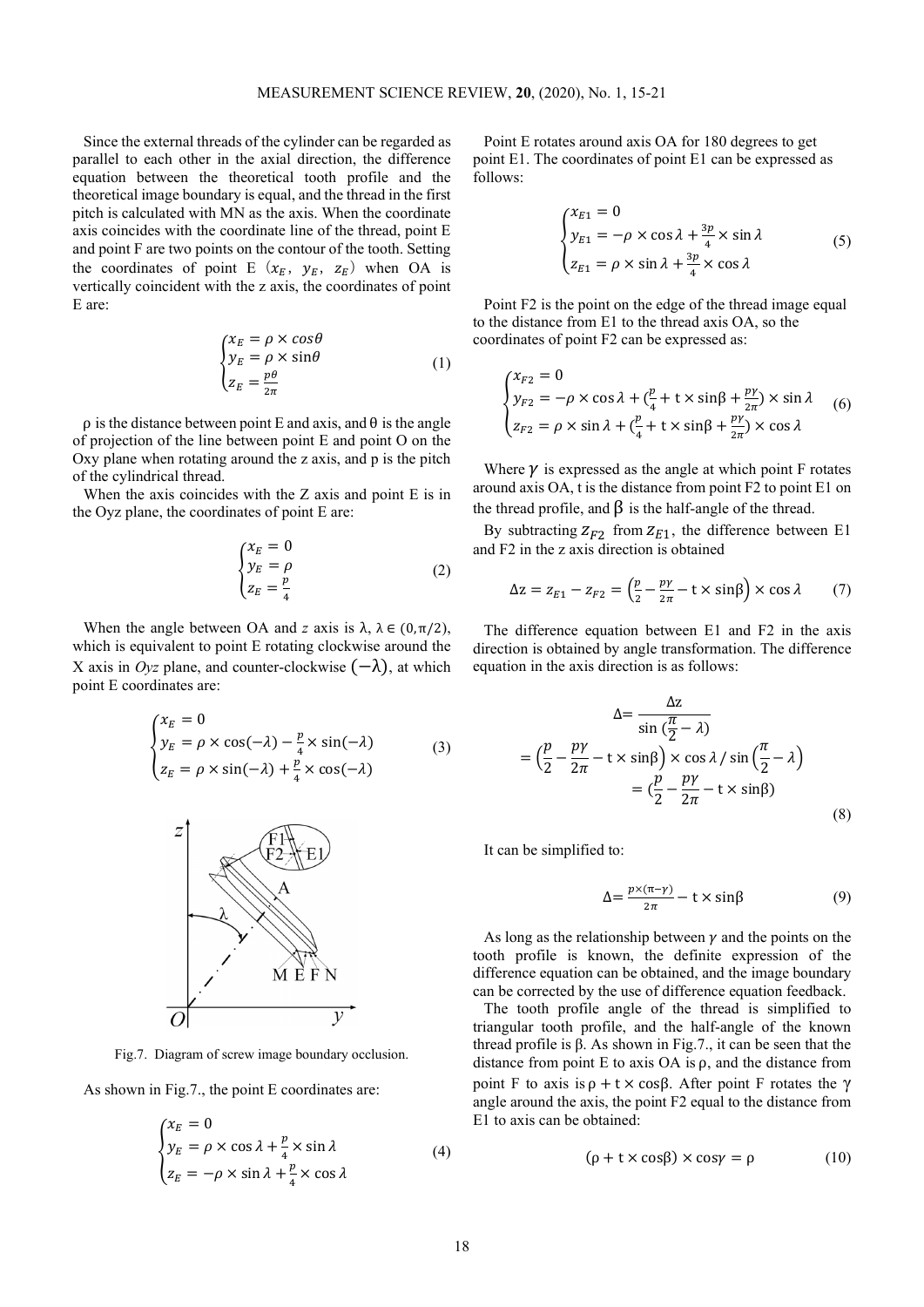So,

$$
t = \frac{\frac{\rho}{\cos \rho} - \rho}{\cos \beta} \tag{11}
$$

The ordinates of F2 can also be expressed as:

$$
z_{F2} = \rho \times \sin \lambda + \left(\frac{p}{4} + t \times \sin \beta + \frac{p\gamma}{2\pi}\right) \times \cos \lambda \qquad (12)
$$

That is:

$$
z_{F2} = \rho \times \sin \lambda + \left(\frac{p}{4} + \frac{\frac{\rho}{\cos \gamma} - \rho}{\cos \beta} \times \sin \beta + \frac{p\gamma}{2\pi} \right) \times \cos \lambda \quad (13)
$$

In order to obtain the image boundary of threads, the minimum value of  $Z_{F2}$  is required. In the formula above,  $Z_{F2}$ is a function of  $\gamma$ , and the derivation of  $Z_{F2}$  can be obtained as follows:

$$
\Delta{=}
$$

$$
z_{F2}' = \frac{\sin \gamma}{\cos^2 \gamma} \times \rho \times \tan \beta \times \cos \lambda + \frac{p}{2\pi} \times \cos \lambda \qquad (14)
$$

Let  $z_{F2}' = 0$ , we can get:

$$
\sin \gamma = \frac{2\pi \times \rho \times \tan\beta \pm \sqrt{4\pi^2 \times \tan^2\beta + 4p^2}}{2p} \tag{15}
$$

 $\gamma \in (\frac{\pi}{2}, \pi]$ , therefore,

$$
\sin \gamma = \frac{2\pi \times \rho \times \tan\beta - \sqrt{4\pi^2 \times \rho^2 \times \tan^2\beta + 4p^2}}{2p} \tag{16}
$$

$$
\gamma = \arcsin \frac{2\pi \times \rho \times \tan\beta - \sqrt{4\pi^2 \times \rho^2 \times \tan^2\beta + 4p^2}}{2p} \tag{17}
$$

So the difference equation is that:

$$
\frac{p}{2\pi} \left( \pi - \arcsin \frac{2\pi \times \rho \times \tan \beta - \sqrt{4\pi^2 \times \rho^2 \times \tan^2 \beta + 4p^2}}{2p} \right) - \left( \frac{\rho}{\cos \left( \arcsin \frac{2\pi \times \rho \times \tan \beta - \sqrt{4\pi^2 \times \rho^2 \times \tan^2 \beta + 4p^2}}{2p} \right)} - 1 \right) \times \tan \beta
$$
\n(18)

By substituting the boundary points of thread image into the difference equation, the corresponding points on the actual thread profile can be obtained. These points are fitted by MATLAB, as in [13], and the straight line obtained is the thread profile equation.

## 4. EXPERIMENTAL VERIFICATION OF BOUNDARY MODIFICATION MODEL FOR CYLINDRICAL EXTERNAL THREADS

According to the detection method introduced above, a cylindrical external thread detection platform was designed, similar to that in [14]. Cylindrical external thread detection platform is mainly composed of a CCD camera, light source, rotary table, PLC, computer, and output equipment. The rotary table drives the measured cylindrical external thread workpiece to rotate uniformly on the worktable under the control of the PLC. The video sequence acquired by the CCD camera during rotation is imported into the computer for processing and displayed in the output device. The overall composition of the workbench system is shown in Fig.8.

The video sequence is intercepted in MATLAB to obtain the approximate extremum position image suitable for processing. The **extremum position image** is used instead of the **extremum position image**. The subpixel image boundary of the workpiece is extracted by the subpixel edge extraction method. The extracted thread image boundary is shown in the figure. The point on the thread image boundary is corrected by the cylindrical thread profile correction algorithm based on machine vision. Correction is made to get the corresponding points on the profile of the threaded tooth. The

least square method is used to fit these points. The straight line is the actual profile of the tooth. The parameters of the cylindrical external thread are measured and calculated using the equation.



Fig.8. The overall composition of the system.



Fig.9. Thread image of extremum position and thread image after pre-processing.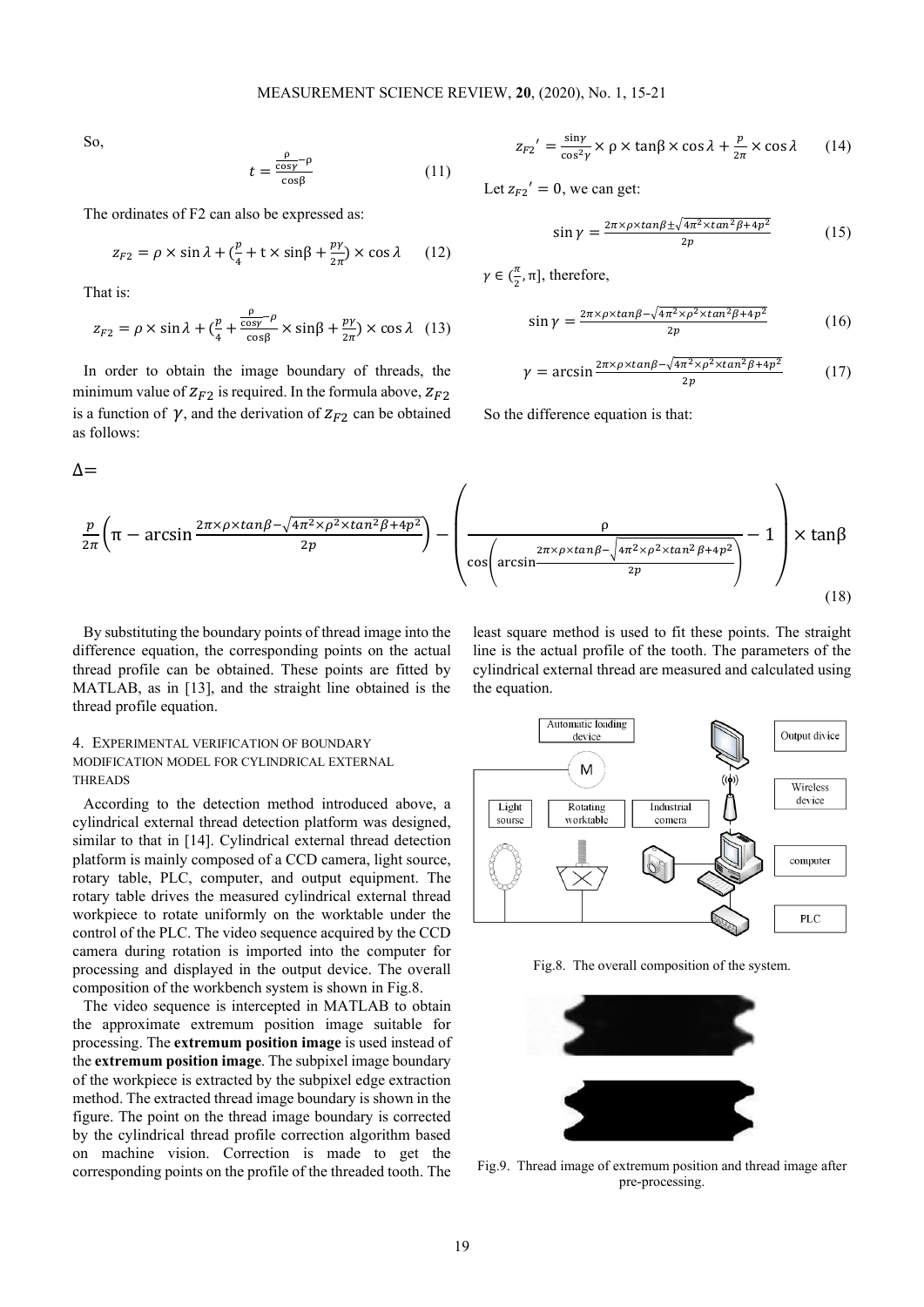

Fig.10. M6 difference equation curve. Fig.11. M6 image boundary correction.

| thread parameter | nominal<br>size | projection curve |                 | axis correction curve |                 |
|------------------|-----------------|------------------|-----------------|-----------------------|-----------------|
|                  |                 | measured value   | deviation       | measured value        | deviation       |
| major diameter   | 6.000           | 6.048            | 0.048           | 6.021                 | 0.021           |
| pitch diameter   | 5.350           | 5.400            | 0.050           | 5.373                 | 0.023           |
| minor diameter   | 4.917           | 4.941            | 0.024           | 4.887                 | 0.003           |
| pitch            | 1.00            | 0.984            | 0.016           | 0.987                 | 0.013           |
| angle            | $60^{\circ}$    | $60.832^{\circ}$ | $0.832^{\circ}$ | $60.012^{\circ}$      | $0.012^{\circ}$ |

Table 1. M6 thread parameter measurement results.

In order to verify the accuracy of the designed algorithm, the thread with nominal diameter of M6 is set at  $\lambda$  of 30 degrees. The extremum image was imported into MATLAB for the experiment. The difference equation curve was drawn in MATLAB and the curve was used to modify the boundary of the thread image. Finally, the modified tooth profile was obtained and used to calculate the thread parameters.

The thread contour was modified by the algorithm proposed in this paper, and the thread parameters were calculated by the modified thread image. The final measurement results of the thread with nominal diameter of M6 compared with projection curve as in [1] are shown in Table 1.

The experimental results showed that for the three parameters of major diameter, pitch diameter, minor diameter and thread angle, the projection curve as in [15] was corrected with the axis angle of the measured part, and then the parameters were calculated. Compared with the thread parameters obtained without considering the axis angle, the final error was reduced by more than 50 %. On the parameter of pitch, the improvement effect of the thread parameter measurement by this algorithm was not obvious.

## 5. CONCLUSION

In this paper, an algorithm for profile correction of cylindrical external threads based on monocular vision is proposed. The influence of the inclination of thread axis on profile correction of cylindrical external threads is considered. When the angle between the cylindrical external thread axis and the Z axis of the three-dimensional space coordinate system is at a certain angle, the image boundary equation of the thread cross-axis section and the difference equation of the thread profile can be obtained. The image boundary of cylindrical external thread obtained by the CCD camera is corrected by the difference equation feedback. A set of thread boundary detection system with uniform rotation of worktable is built to verify this algorithm, which improves the accuracy of thread quality detection. Limited by the experimental conditions, this paper uses the image boundary of approximate extremum position instead of the thread image boundary for calculation. Although the accuracy of thread parameter detection has been greatly improved, there are still some errors in the detection process. The proposed algorithm can be applied to further thread quality detection in industrial assembly lines.

#### **REFERENCES**

- [1] Shen, M.H., Shen, S.F., Wang, X.C. (2011). Noncontact detection distortion correction of cylindrical thread type. *Journal of Agricultural Machinery*, 42 (10).
- [2] Zhang, Z.F. (2013). *Research on Non-contact Detection Technology of Conical Thread Based on Image Processing*. Published Master's Thesis. Zhengjiang University, Hangzhou, Zhejiang, China.